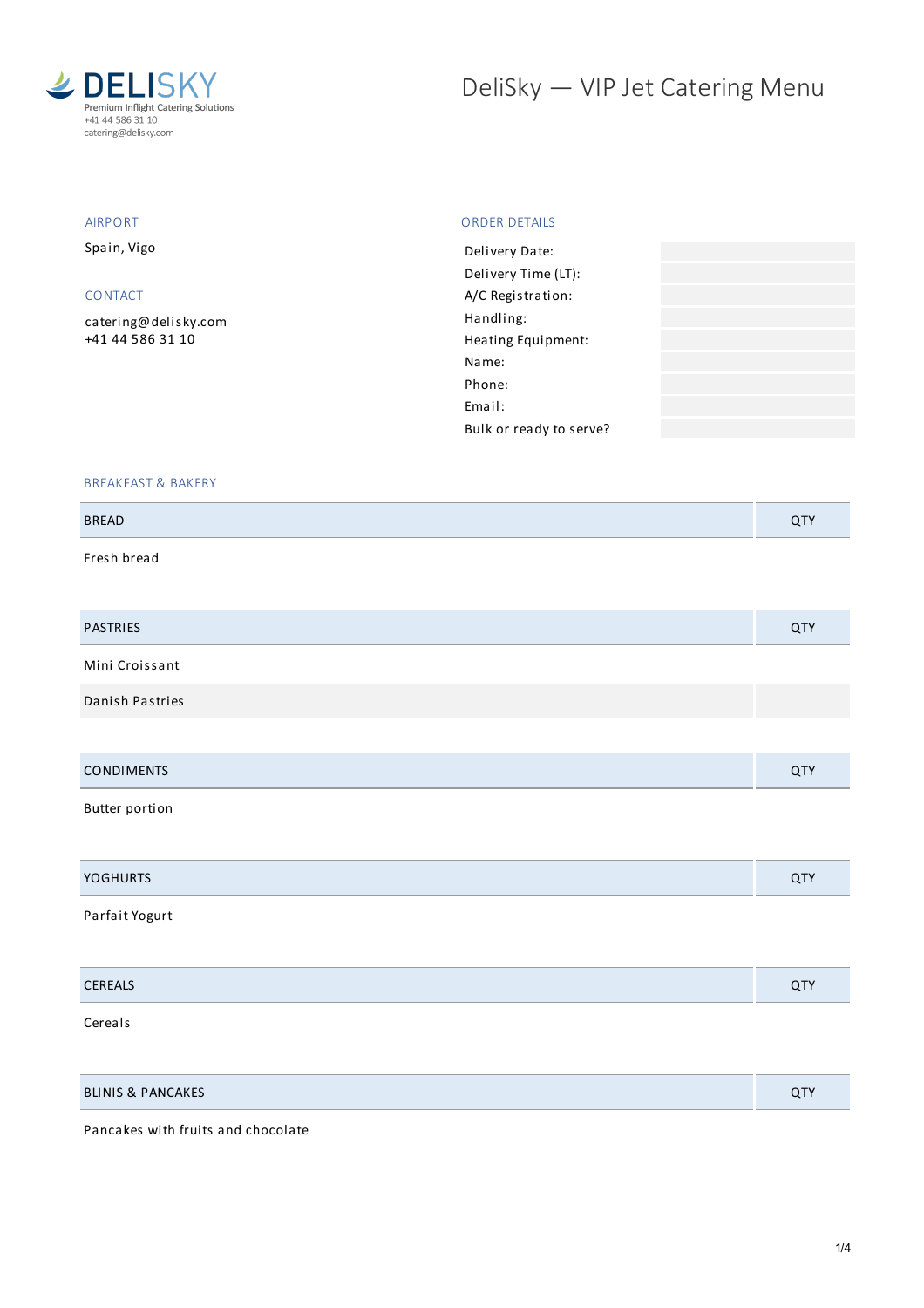| <b>HOT BREAKFAST</b>                                | QTY |
|-----------------------------------------------------|-----|
| Breakfast side - Sausage, Grilled Tomato, Mushrooms |     |
| Omelette classic                                    |     |
| Omelette Cheese                                     |     |
| Omelette Cheese & turkey                            |     |
| Omelette Iberian Ham                                |     |
| Omelette Mushrooms & cheese                         |     |
| Spanish Omelette                                    |     |
| Scrambled eggs                                      |     |
|                                                     |     |

# COLD MEALS

| SANDWICHES                   | QTY |
|------------------------------|-----|
| Bagel - Salmon y Queso Crema |     |
| Bagel - Scrambled Eggs       |     |
| Bagel - Mozarella y Pesto    |     |
| Salmon sandwich              |     |
| Lamb's lettuce sandwich      |     |
| Avocado Sandwich             |     |
| Sweet potato sandwich        |     |

## DESSERTS & FRUIT

| <b>FRUIT</b>     | $\sim$ $-$<br><b>u</b> |
|------------------|------------------------|
| Fruits brochette |                        |

| <b>CAKES &amp; TARTS</b>                   | <b>QTY</b> |
|--------------------------------------------|------------|
| Homemade Brownie                           |            |
| Homemade sponge cake with Apple & cinnamon |            |
| Homemade sponge cake with Lemon            |            |
| Homemade sponge cake with 2 chocolate      |            |
| Homemade sponge cake with Coffee           |            |

| <b>COOKIES</b> | u. |
|----------------|----|
|                |    |

Homemade American cookies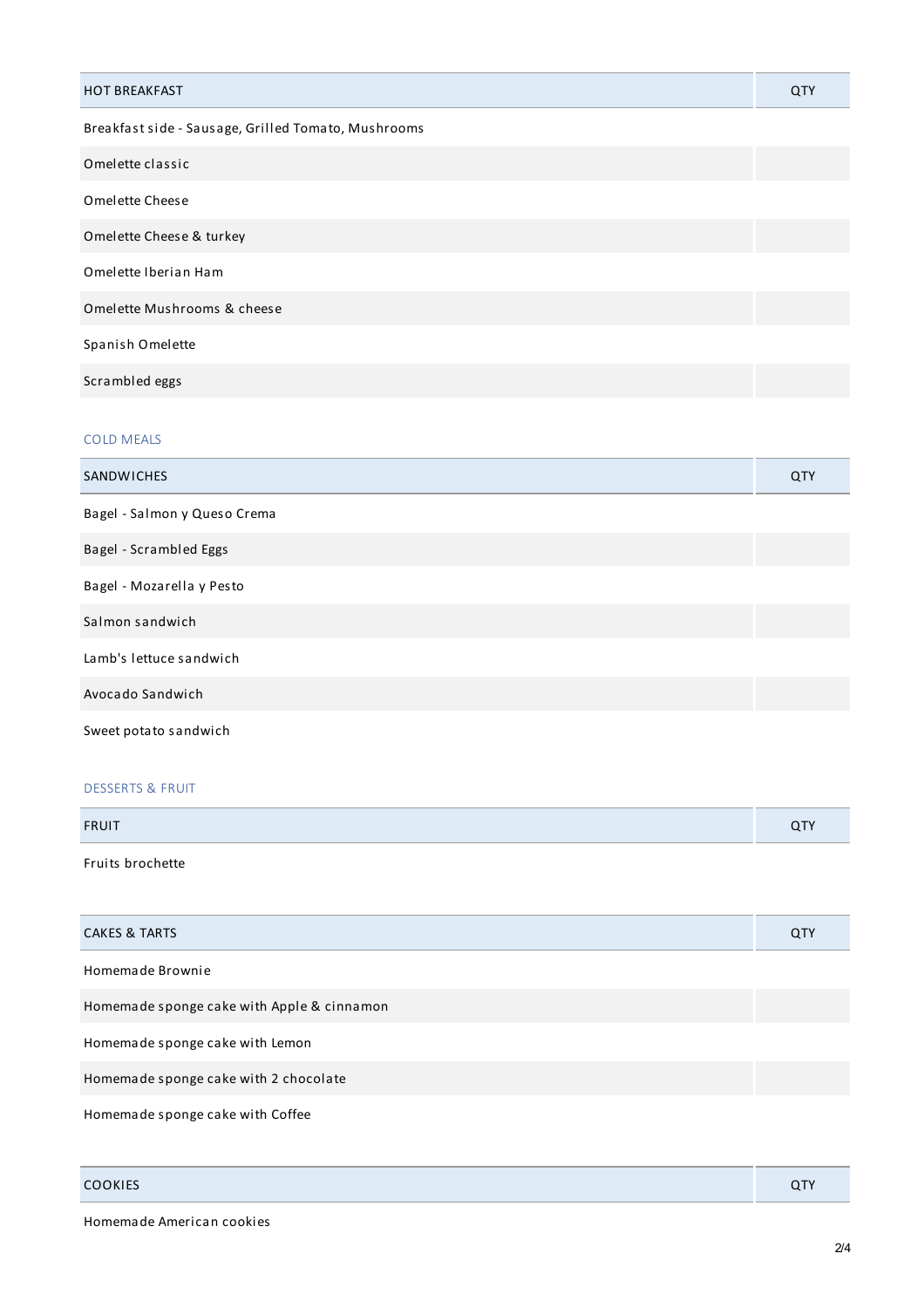| 'FRAG |
|-------|
|-------|

| <b>MINERAL WATER</b> | QTY |
|----------------------|-----|
| Water, 1 lt          |     |
| Water, 0.5lt         |     |
|                      |     |
| <b>SOFT DRINKS</b>   | QTY |
| Coke                 |     |

Nestea

Aquarius

| <b>JUICES</b>            | QTY |
|--------------------------|-----|
| Fresh Apple juice, 1 lt  |     |
| Fresh Orange juice, 1 lt |     |
|                          |     |

| MILK & CREAM            | <b>QTY</b> |
|-------------------------|------------|
| Whole Milk, 1 lt        |            |
| Skimmed milk, 1 lt      |            |
| Semi skimmed milk, 1 lt |            |
| Lactose free milk, 1 lt |            |
| Almonds milk, 1 lt      |            |

| <b>SMOOTHIES</b>                           | <b>QTY</b> |
|--------------------------------------------|------------|
| Fresh berries Smoothie, 1 lt               |            |
| Fresh strawberries & banana Smoothie, 1 lt |            |
| Fresh green Smoothie, 1 lt                 |            |
| Fresh peach Smoothie, 1 lt                 |            |
|                                            |            |

| <b>FRESH FRUIT MIX &amp; DETOX DRINKS</b>                  | <b>QTY</b> |
|------------------------------------------------------------|------------|
| Litre Detox juice, 1 lt<br>apple, carrot and orange        |            |
| Litre Detox juice, 1 lt<br>orange, ginger, lemon and honey |            |

Litre Detox juice, 1 lt *spinach, celery, lime, apple, cucumber and ginger*